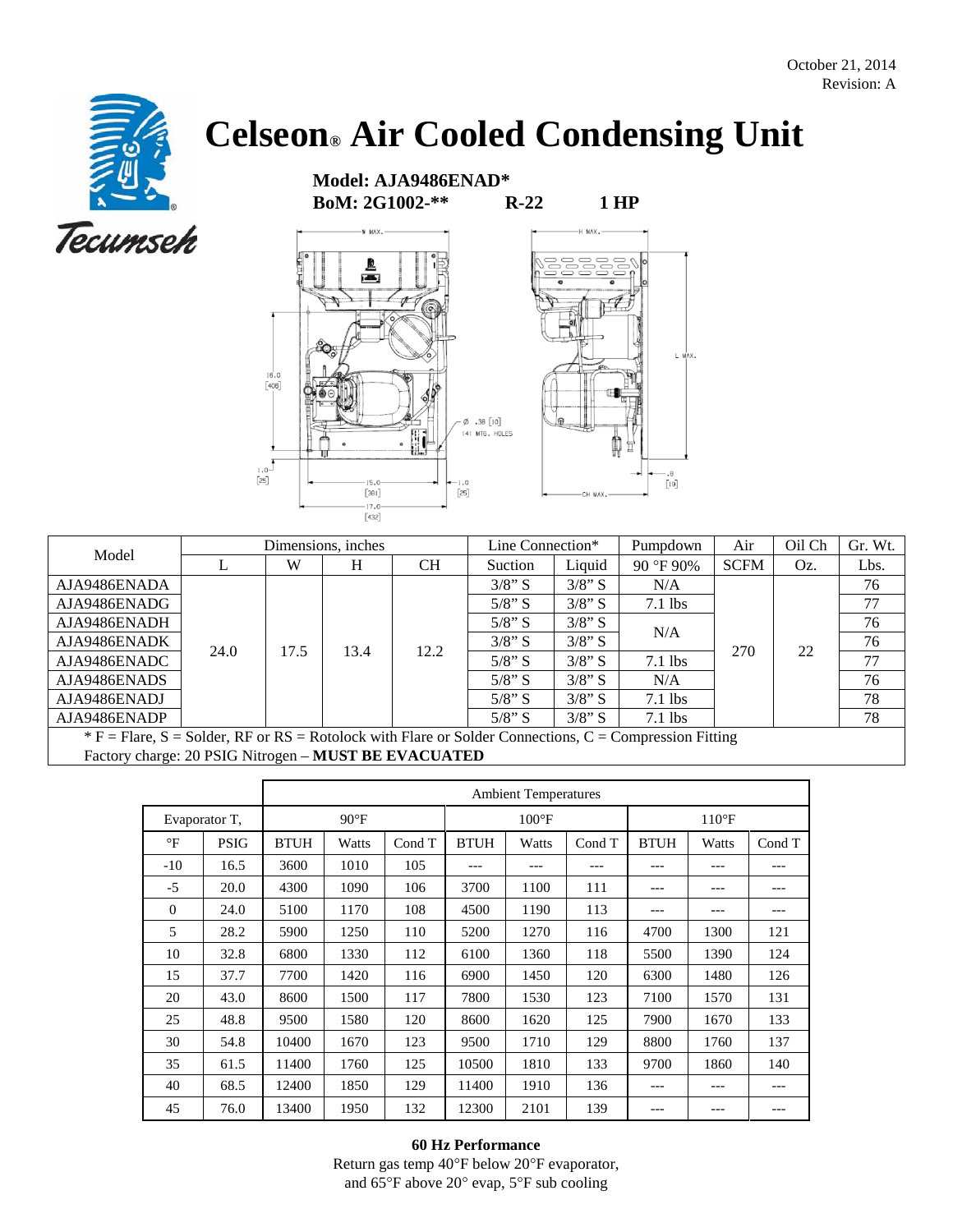## **Specifications/ Parts:**

| <b>Unit Model</b>            | AJA9486ENADA    | <b>Unit Model</b>            | AJA9486ENADG |
|------------------------------|-----------------|------------------------------|--------------|
| <b>Unit Bill of Material</b> | 2G1002-09       | Unit Bill of Material        | 2G1002-19    |
| <b>Refrigeration Range</b>   | -10° F to 45° F | Receiver Tank                | 510-10002    |
| Design Pressure Low          | 150             | Liquid Valve                 | 56659        |
| Design Pressure High         | 450             | <b>Suction Valve</b>         | 56660        |
| Nominal Volts-Hz-Ph          | 208-230/60/1    |                              |              |
| Voltage Range                | 187 to 254      | <b>Unit Model</b>            | AJA9486ENADH |
| Min. Circuit Ampacity        | 10.7            | Unit Bill of Material        | 2G1002-29    |
| Max. Fuse Size (amps)        | 15              | Liquid Valve                 | 56659        |
|                              |                 | <b>Suction Valve</b>         | 56660        |
| <b>Compressor Model</b>      | AJA9484EXD      |                              |              |
| Comp. Bill of Material       | AJ801ET-446-J7  | <b>Unit Model</b>            | AJA9486ENADK |
| Compressor RLA/LRA           | 6.9/54          | <b>Unit Bill of Material</b> | 2G1002-39    |
| Overload                     | 8300CRTL49      | Power Cord                   | 85259-7      |
| Relay                        | 8200RVAM25      |                              |              |
| Run Capacitor                | 85PR370F20      | <b>Unit Model</b>            | AJA9486ENADC |
| <b>Start Capacitor</b>       | 85PS250B87      | <b>Unit Bill of Material</b> | 2G1002-59    |
|                              |                 | Receiver Tank                | 510-10002    |
| Fan Motor                    | 810-10041       | Liquid Valve                 | 56659        |
| Fan Motor RLA                | .47             | <b>Suction Valve</b>         | 56660        |
| Fan Blade                    | 515-10001       | Power Cord                   | 85259-7      |
| Fan Shroud/Guard Combo       | 707-00002       |                              |              |
| Condenser                    | 506-00002       | <b>Unit Model</b>            | AJA9486ENADS |
|                              |                 | <b>Unit Bill of Material</b> | 2G1002-69    |
| <b>Unit Drawing</b>          | DGU1971-08      | Liquid Valve                 | 56659        |
| Wiring Diagram               | 91266-02        | Suction Valve                | 56660        |
|                              |                 | Power Cord                   | 85259-7      |
| Replacement Kit: Relay       | K71-16          |                              |              |
| Replacement Kit: O/L         | K90-89          | <b>Unit Model</b>            | AJA9486ENADJ |
| Replacement Kit: St. Cap     | K146-09         | <b>Unit Bill of Material</b> | 2G1002-79    |
|                              |                 | Receiver Tank                | 510-10002    |
|                              |                 | Liquid Valve                 | 56659        |
|                              |                 | <b>Suction Valve</b>         | 56660        |
|                              |                 | Filter Drier                 | 70081        |
|                              |                 | <b>Sight Glass</b>           | 70084        |
|                              |                 |                              |              |
|                              |                 | <b>Unit Model</b>            | AJA9486ENADP |
|                              |                 | <b>Unit Bill of Material</b> | 2G1002-89    |
|                              |                 | Receiver Tank                | 510-10002    |
|                              |                 | Liquid Valve                 | 56659        |
|                              |                 | <b>Suction Valve</b>         | 56660        |
|                              |                 | Power Cord                   | 85259-7      |
|                              |                 | <b>Filter Drier</b>          | 70081        |
|                              |                 | <b>Sight Glass</b>           | 70084        |
|                              |                 |                              |              |

| <b>Unit Model</b>                         | AJA9486ENADG                  |
|-------------------------------------------|-------------------------------|
| <b>Unit Bill of Material</b>              |                               |
| Receiver Tank                             | <b>2G1002-19</b><br>510-10002 |
|                                           | 56659                         |
| Liquid Valve<br><b>Suction Valve</b>      | 56660                         |
|                                           |                               |
|                                           |                               |
| <b>Unit Model</b>                         | <b>AJA9486ENADH</b>           |
| <b>Unit Bill of Material</b>              | 2G1002-29<br>56659            |
| Liquid Valve<br><b>Suction Valve</b>      | 56660                         |
|                                           |                               |
| <b>Unit Model</b>                         | AJA9486ENADK                  |
| <b>Unit Bill of Material</b>              | 2G1002-39                     |
| Power Cord                                | 85259-7                       |
|                                           |                               |
| <b>Unit Model</b>                         | AJA9486ENADC                  |
| <b>Unit Bill of Material</b>              | 2G1002-59                     |
| Receiver Tank                             | 510-10002                     |
| Liquid Valve                              | 56659                         |
| <b>Suction Valve</b>                      | 56660                         |
| Power Cord                                | 85259-7                       |
|                                           |                               |
|                                           |                               |
| <b>Unit Model</b>                         | AJA9486ENADS                  |
| <b>Unit Bill of Material</b>              | 2G1002-69                     |
| Liquid Valve                              | 56659                         |
| <b>Suction Valve</b>                      | 56660                         |
| Power Cord                                | 85259-7                       |
|                                           |                               |
| <b>Unit Model</b>                         | <b>AJA9486ENADJ</b>           |
| <b>Unit Bill of Material</b>              | 2G1002-79                     |
| Receiver Tank                             | 510-10002                     |
| Liquid Valve                              | 56659                         |
| <b>Suction Valve</b>                      | 56660                         |
| <b>Filter Drier</b>                       | 70081                         |
| <b>Sight Glass</b>                        | 70084                         |
|                                           |                               |
| <b>Unit Model</b>                         | AJA9486ENADP                  |
| <b>Unit Bill of Material</b>              | 2G1002-89                     |
| Receiver Tank                             | 510-10002                     |
| Liquid Valve                              | 56659                         |
| <b>Suction Valve</b>                      | 56660                         |
| Power Cord                                | 85259-7                       |
| <b>Filter Drier</b><br><b>Sight Glass</b> | 70081<br>70084                |